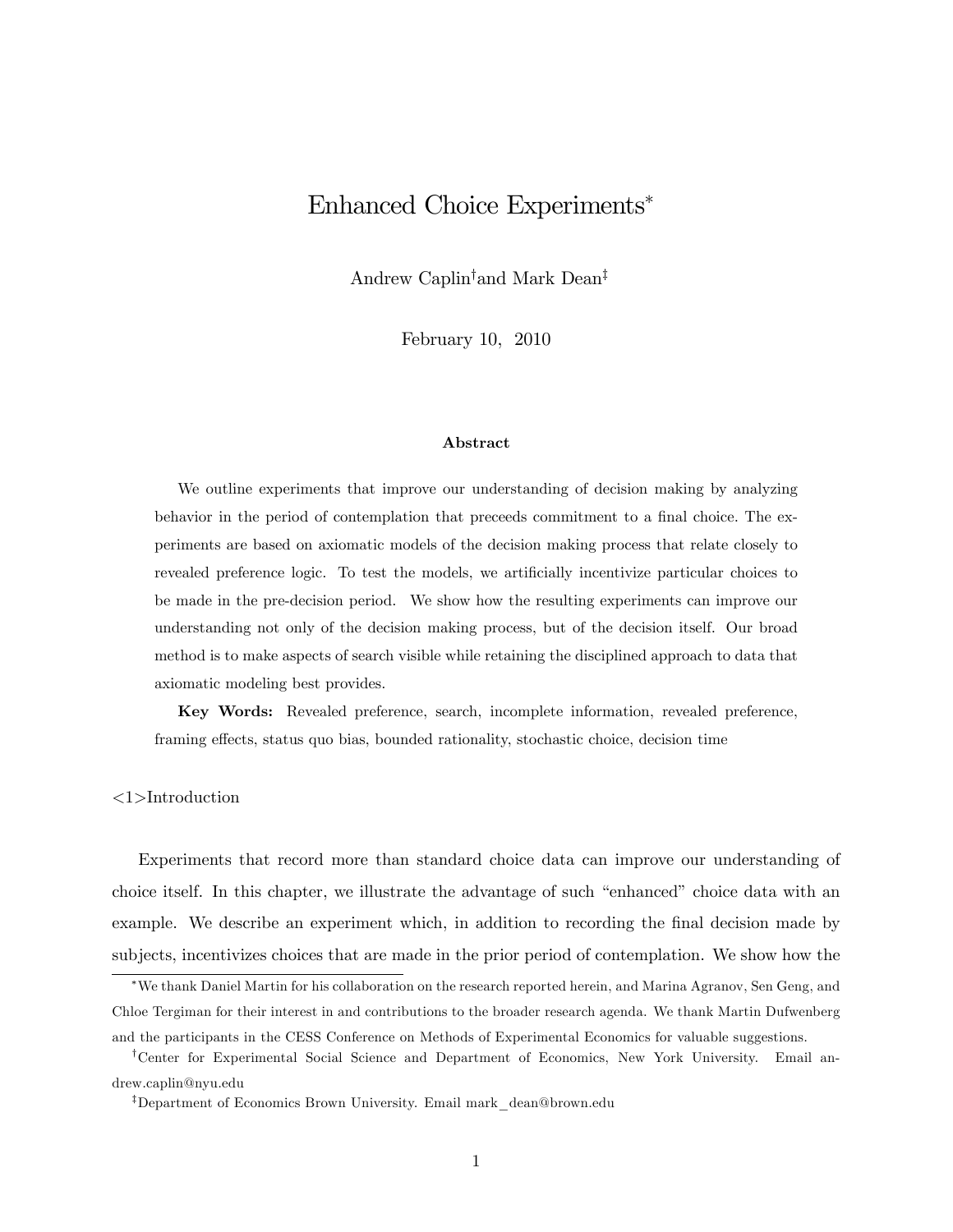resulting data provides insight into how people search for information on the alternatives available to them. This in turn improves our understanding of the decision making process and its final outcome, which stands alone as the subject of interest in standard choice experiments.

This experiment forms part of an ongoing research project in which we aim to enrich the modeling of search behavior while retaining the theoretical discipline inherent in the revealed preference approach to choice behavior. We outline in some detail the poster child for our approach detailed in Caplin and Dean [2009] and Caplin, Dean, and Martin [2009], henceforth CD and CDM respectively. CD introduce "choice process" data, which measures not only the final option that a decision maker (DM) selects, but also how their choice changes with contemplation time before a final decision is made. CDM describe the results of an experiment designed to elicit choice process data in the laboratory.

We first describe how choice process data can be used to test models of information search and choice. CD characterize a model of sequential, or "alternative based search" (ABS), in which a DM searches through alternatives sequentially, at any time choosing the best of those they have searched according to a fixed utility function. Such behavior is standard within economic models of price and wage search. While the ABS model is silent as when people stop searching, CD provide a refinement that describes a DM who searches until an object is identified with utility above a fixed reservation level, as in the satisficing model of Simon [1955]. We call this refinement *reservation* based search<sup>†</sup> (RBS). This form of search is optimal in simple models of sequential search with psychic search costs. Importantly, neither the ABS or RBS model provide testable implications for standard choice data, meaning that choice process data is crucial in any such test.

Next, we describe a set of experiments reported in CDM designed to evaluate the ABS and RBS models. In order to simplify these tests, CDM specialize to the case of known preferences by making the objects of choice particularly simple: amounts of money. In order to prevent the choice problem from becoming trivial, these amounts are expressed in algebraic from (e.g. seven plus three minus two) and are therefore difficult to decode. While the experimenter always knows which of these numerical expressions is largest and therefore most preferred, the DM must work to assess each alternative. In this environment it is easy to identify choice "mistakes," or cases in which a subject has failed to choose the best alternative in a choice set.

In order to test the ABS and RBS models, our experiment elicits choice process data. We obtain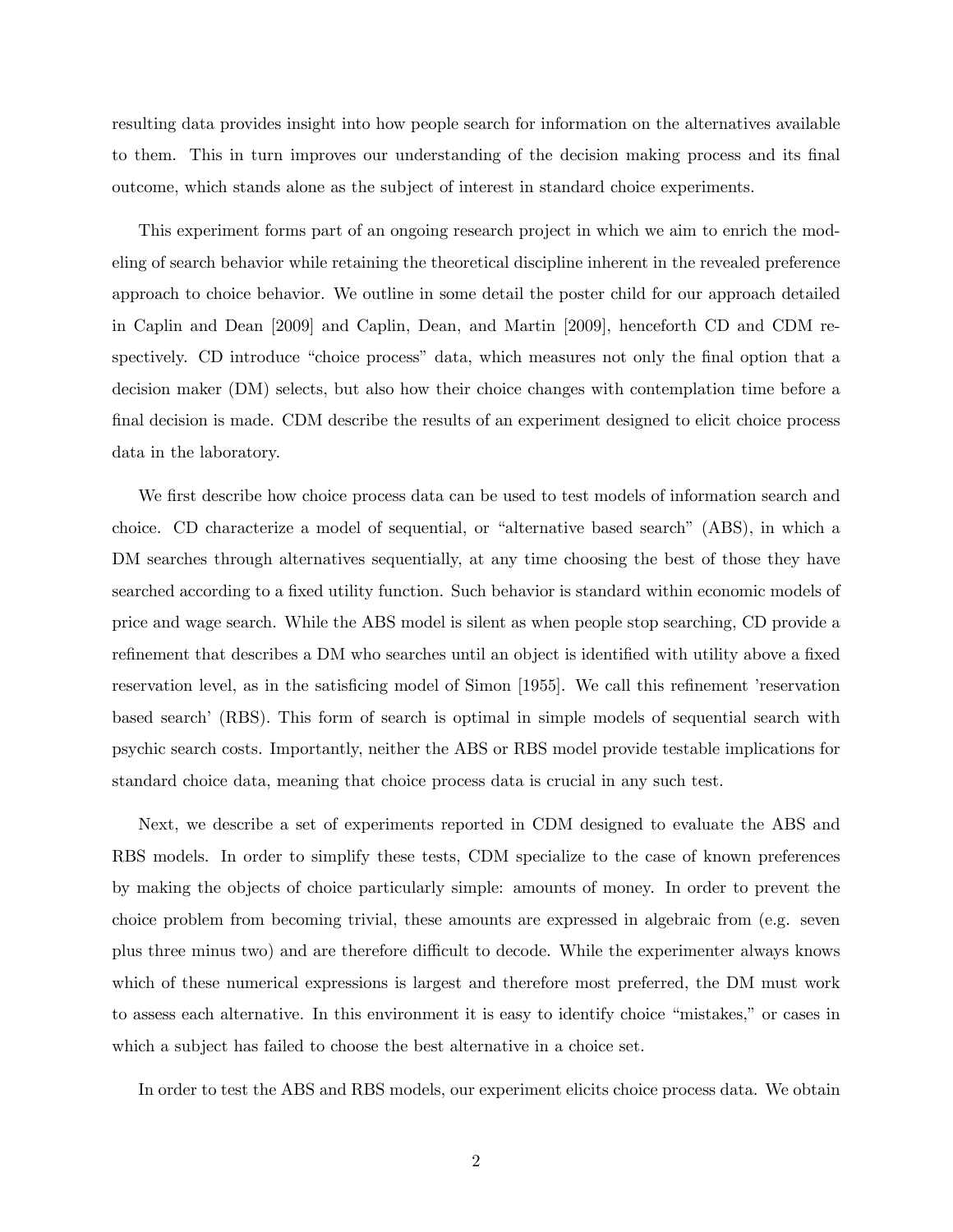such data using an experimental design in which subjects' choices are recorded at a random point in time unknown to them, incentivizing them to always report their currently preferred alternative. We therefore gather information on the sequence of choice switches in the pre-decision period, which we interpret as choice process data. This represents a choice-based experiment constructed precisely to enrich our understanding of search behavior and imperfect information.

There are three key findings:

- 1. There is evidence in favor of the ABS model. Specifically, the vast majority of switches are in the direction of improvement, suggesting that chosen objects have been accurately assessed.
- 2. There is strong evidence in favor of the satisficing model. Many decision makers engage in sequential search that stops once a satisfactory level of reservation utility is achieved. These reservation levels are environmentally determined - changing with the size of the choice set and the complexity of each alternative.
- 3. There are interesting individual differences in search behavior that intermediate the impact of search order on choice. For example, those who tend to search lists from top to bottom fail to choose the best option if it is far down the list, while those who search less complex options Örst miss the best option if it is complex, even if it is high on the list.

Section 4 shows that the choice process data is essential for making inferences concerning the decision making process and its impact on choice. When we re-run the same experiments gathering information only on final choices, little can be inferred about the forces that underlie mistakes, and the empirical regularities that are uncovered by exploring the choice process get obscured. It is not possible to test the ABS and RBS models, or extract data on reservation levels.

Section 5 comments on the underlying motivation for our research and the broader methodology. We are far from the first to design experiments to study behavior in the pre-decision period. What defines our approach is the focus on choice-based enhancements that can be incentivized in an experimental laboratory. We believe that the axiomatic approach of standard choice theory provides the most robust foundation for understanding decisions. In this sense, the work described herein fits with a broader research agenda of introducing "non-standard" data yet retaining the modeling discipline that axiomatic modeling provides. Caplin and Dean [2008] and Caplin, Dean, Glimcher, and Rutledge [2010] outline a distinct application of this approach that jointly characterizes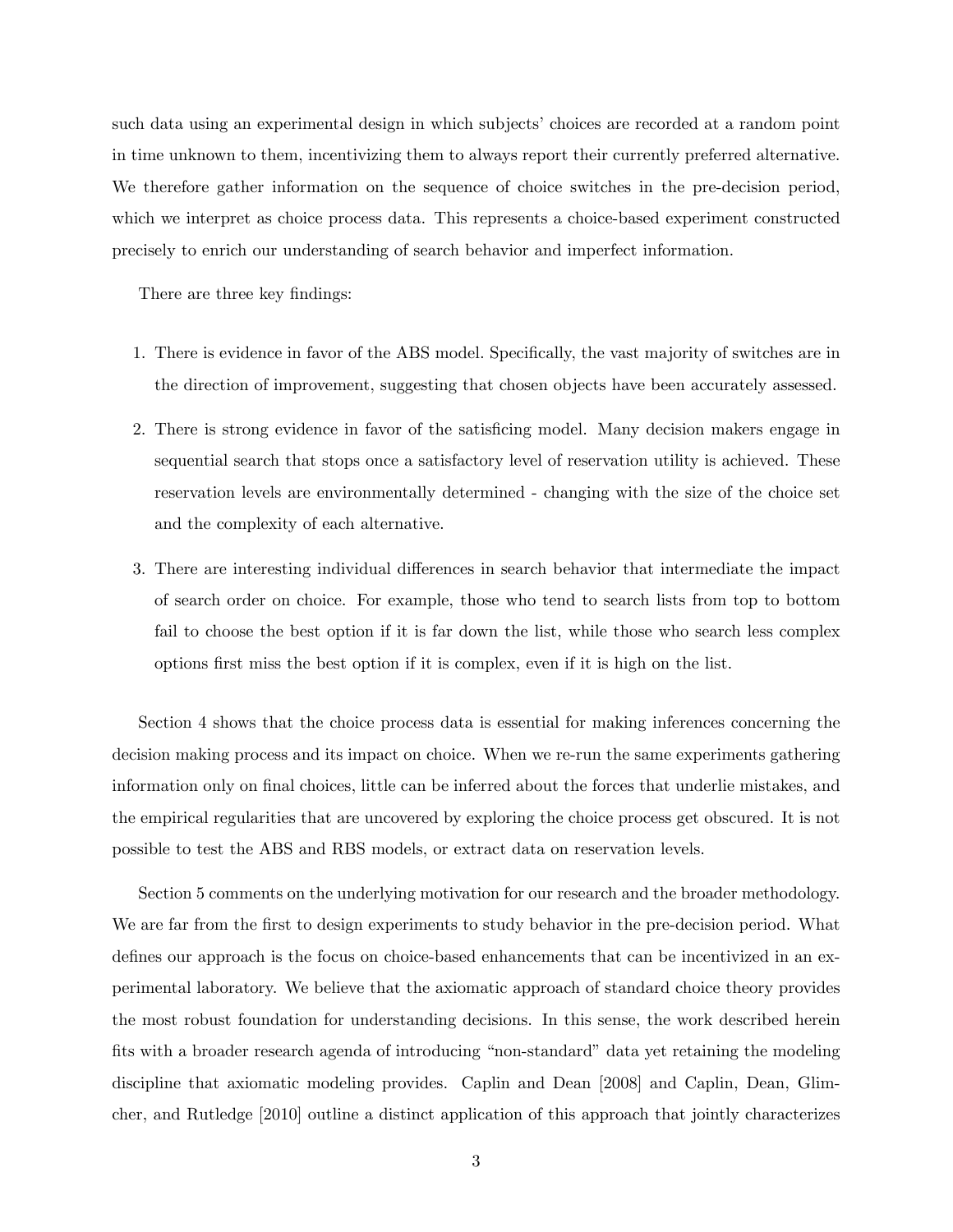standard choice data and neuroscientific data on the dopamine system.

The concluding remarks in section 6 outline immediate next steps in the agenda. In the longer run, we see research on the relationship between search and choice as of ever increasing importance in the age of Google and of policy "nudges." How we learn and choose when complex options are presented in various different manners is a question that will be increasingly under the microscope in the years to come, and on which research of the form outlined herein may shed light.

#### <1>Choice Process Data: Theory

Choice process data is designed to provide insight into search-based causes of mistakes. Rather than recording only the final decision, these data track how the choices that people make evolve with contemplation time. As such, choice process data comes in the form of sequences of observed sets of choices from any given set of options rather than comprising a single set of chosen options (the theory allows for indifference and therefore simultaneous selection of several elements from a set). To formalize, let  $X$  be a nonempty finite set of elements representing possible alternatives, with X denoting non-empty subsets of X. Let  $\mathcal Z$  be the set of all infinite sequences from X with generic element  $Z = \{Z_t\}_1^{\infty}$  with  $Z_t \in \mathcal{X}/\emptyset$  all  $t \geq 1$ . For  $A \in \mathcal{X}$ , define  $Z \in \mathcal{Z}_A \subset \mathcal{Z}$  if and only if  $Z_t \subset A$  all  $t \geq 1$ .

**Definition 1** A choice process  $(X, C)$  comprises a finite set X and a function,  $C: X \to Z$  such that  $C(A) \in \mathcal{Z}_A \ \forall \ A \in \mathcal{X}$ .

Given  $A \in \mathcal{X}$ , choice process data assigns not just final choices (a subset of A), but a sequence of such choices, representing the DM's choices after considering the problem for different lengths of time. We let  $C_A$  denote  $C(A)$  and  $C_A(t) \in A$  denote the t-th element in the sequence  $C_A$ , with  $C_A(t)$  referring to the objects chosen after contemplating A for t periods. Choice process data represents a relatively small departure from standard choice data, in the sense that all observations represent choices, albeit constrained by time.

The first model CD analyze captures the process of sequential search with recall, in which the DM evaluates over time an ever-expanding set of objects, choosing at all times the best objects thus far identified. Choice process data has an alternative-based search (ABS) representation if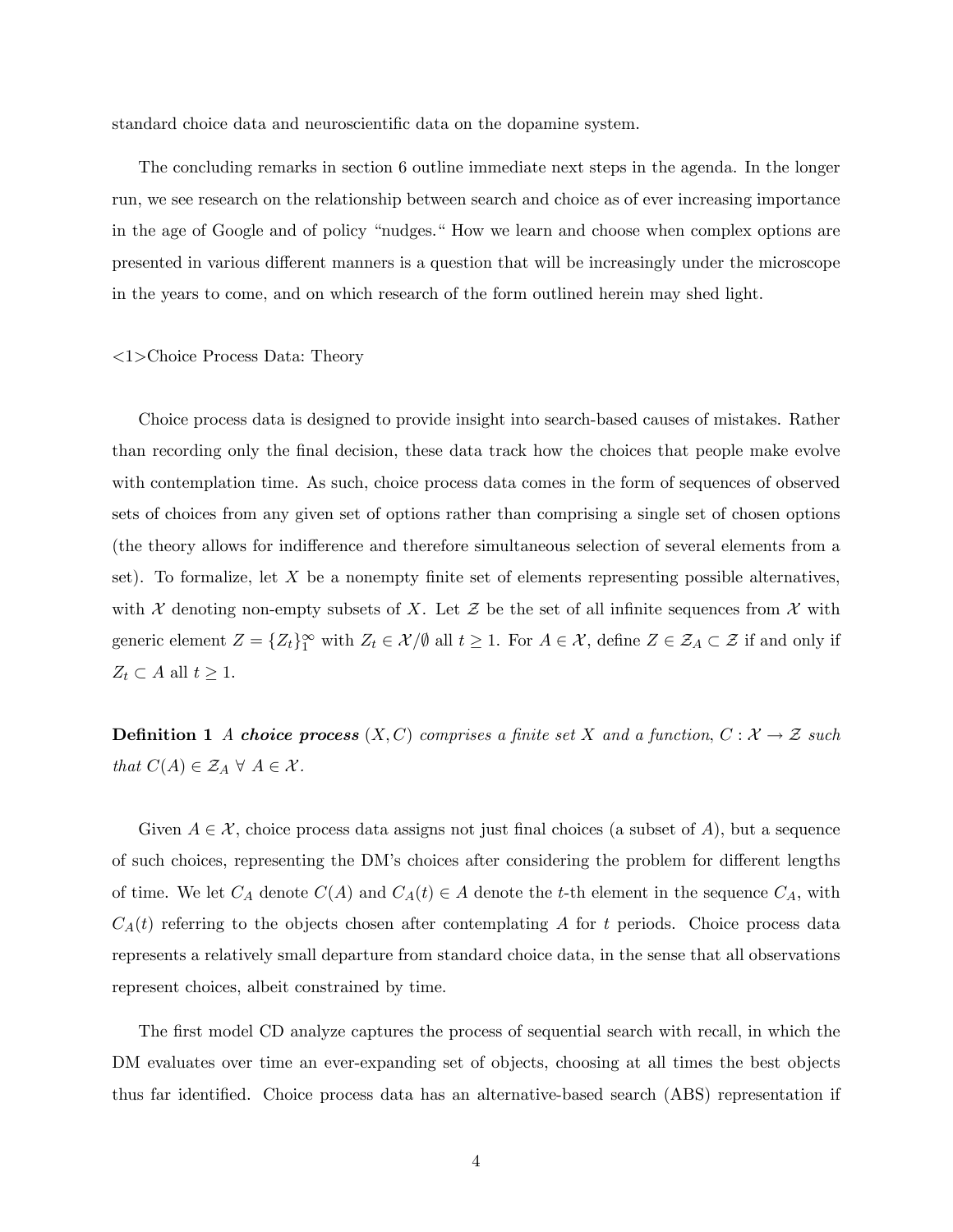there exists a utility function and a non-decreasing search correspondence for each choice set such that what is chosen at any time is utility-maximizing in the corresponding searched set.

**Definition 2** Choice process  $(X, C)$  has an **ABS** representation  $(u, S)$  if there exists a utility function  $u: X \to \mathbb{R}$  and a search correspondence  $S: X \to \mathcal{Z}^{ND}$ , with  $S_A \in \mathcal{Z}_A$  all  $A \in \mathcal{X}$ , such that,

$$
C_A(t) = \arg\max_{x \in S_A(t)} u(x),
$$

where  $\mathcal{Z}^{ND} \subset \mathcal{Z}$  comprises non-decreasing sequences of sets in  $\mathcal{X}$ , such that  $Z_t \subset Z_{t+1}$  all  $t \geq 1$ .

Given that final choice of x over  $y$  is unrevealing with incomplete search, the ABS characterization relies on an enriched notion of revealed preference. To understand the required enrichment, we consider behavioral patterns that contradict ABS. In doing this, we use the notation  $C(A) = B_1; B_2; \dots; B_n!$  with  $B_i \in \mathcal{X} \cap A$  to indicate that the sets  $B_1...B_n$  are chosen sequentially from  $A$ , with  $B_n$  being the final choice. The following choice process data all contradict ABS.

$$
C^{\alpha} (\{x, y\}) = x; y; x!
$$
  
\n
$$
C^{\beta} (\{x, y\}) = x; \{x, y\}; y!
$$
  
\n
$$
C^{\gamma} (\{x, y\}) = y; x!; C^{\gamma} (\{x, y, z\}) = x; y!
$$
  
\n
$$
C^{\delta} (\{x, y\}) = y; x!; C^{\delta} (\{y, z\}) = z; y!; C^{\delta} (\{x, z\}) = x; z!
$$

 $C^{\alpha}$  contains a preference reversal: the DM first switches to y from x, suggesting that x is preferred to y. However, the DM then switches back to y, indicating that y is preferred to x.  $C^{\beta}$ involves y first being revealed indifferent to x, as x and y are chosen at the same time. Yet later y is revealed to be strictly preferred to x as x is dropped from the choice set.. In  $C^{\gamma}$  the direction in which preference is revealed as between  $y$  and  $x$  changes between the two element and three element choice set.  $C^{\delta}$  involves an indirect cycle, with separate two element sets revealing x as preferred to y, y as preferred to z, and z as preferred to x.

As these examples suggest, the appropriate notion of strict revealed preference in the case of ABS is based on the notion of alternatives being replaced in the choice sequence over time. A DM who switches from choosing y to choosing x at some later time is interpreted by the ABS model as preferring  $x$  to  $y$ . Similarly, if we ever see  $x$  and  $y$  being chosen at the same time, it must be that the DM is indifferent between the two alternatives. Hence we capture the revealed preference information implied by the ABS model in the following binary relations.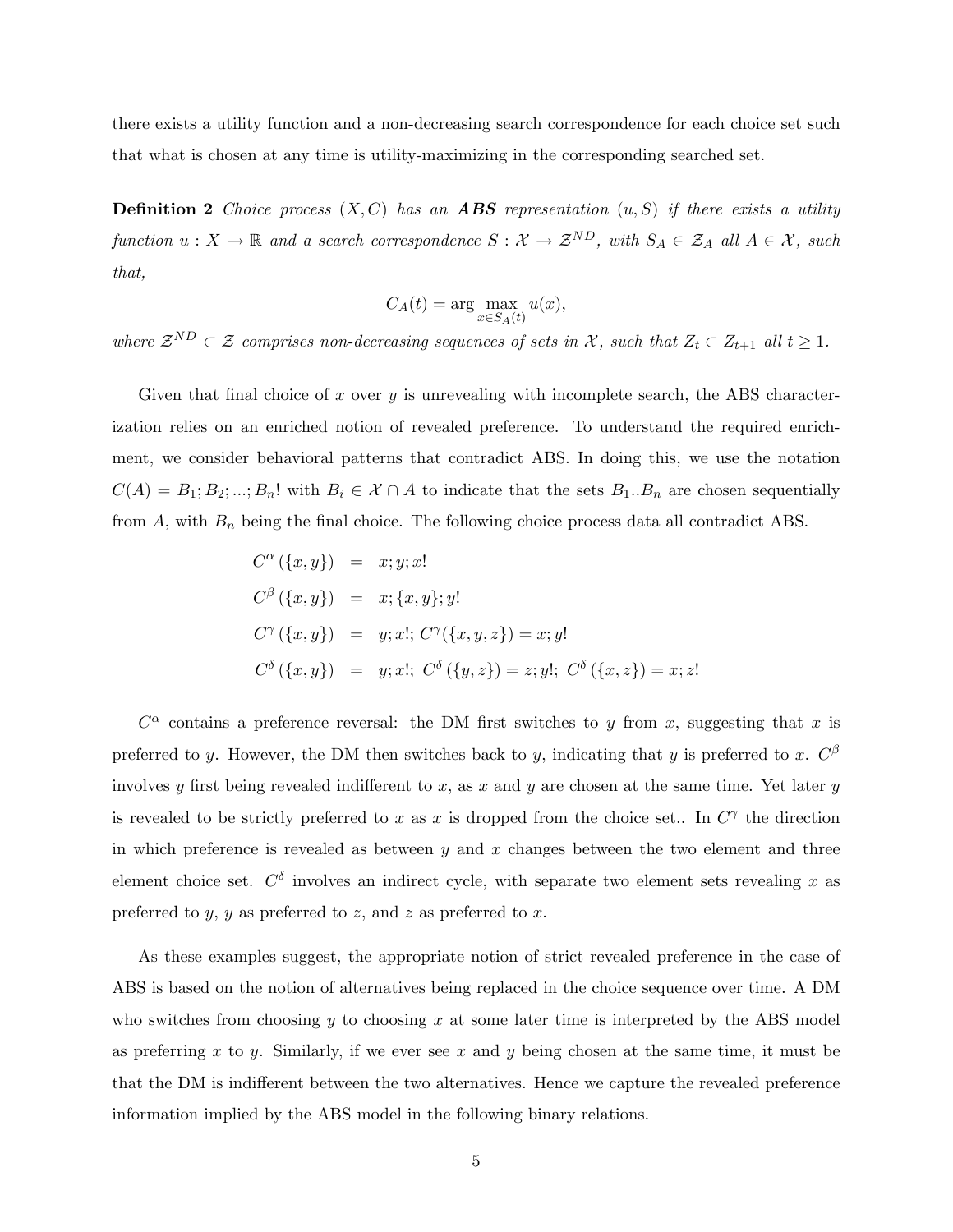**Definition 3** Given choice process  $(X, C)$ , the symmetric binary relation  $\sim$  on X is defined by  $x \sim y$  if there exists  $A \in \mathcal{X}$  such that  $\{x, y\} \subset C_A(t)$  some  $t \geq 1$ . The binary relation  $\succ^C$  on X is defined by  $x \succ^C y$  if there exists  $A \in \mathcal{X}$  and  $s, t \geq 1$  such that  $y \in C_A(s)$ ,  $x \in C_A(s + t)$  but  $y \notin$  $C_A(s+t)$ .

For a choice process to have an ABS representation it is necessary and sufficient for the revealed preference information captured in  $\succ^C$  and  $\sim$  to be consistent with an underlying utility ordering. The CD characterization of ABS therefore makes use of Lemma 1, a standard result which captures the conditions under which an incomplete binary relation can be thought of as reflecting some underlying complete pre-order. Essentially, we require the revealed preference information to be acyclic.

**Lemma 1** Let P and I be binary relations on a finite set X, with I symmetric, and define PI on X as  $P \cup I$ . There exists a function  $v : X \to \mathbb{R}$  that **respects** P and I:

$$
xPy \implies v(x) > v(y);
$$
  

$$
xIy \implies v(x) = v(y);
$$

if and only if P and I satisfy **OWC** (only weak cycles): given  $x_1, x_2, x_3, \ldots, x_n \in X$  with  $x =$  $x_1PIx_2PIx_3..PIx_n = x$ , there is no k with  $x_kPx_{k+1}$ .

Armed with this result, CD establish that the key to existence of an ABS representation is for  $\succ^C$  and  $\sim$  to satisfy OWC.

**Theorem 1** Choice process  $(X, C)$  has an ABS representation iff  $\succ^C$  and  $\sim$  satisfy OWC.

This condition is closely related to the standard strong axiom of revealed preference. It is this condition that reduces to the improvement condition that is tested in the experiment described in section 3. The set of equivalent representations of a choice process for which  $\succ^C$  and  $\sim$  satisfy OWC involve the utility function v respecting  $\succ^C$  and  $\sim$  on X, and the search correspondence S including at least all objects which have been chosen from all sets A at times  $s \leq t$ , with permissible additional elements that have utility is strictly below that associated with chosen objects according to v. Hence the more switches there are between objects in the choice process, the more restricted is the set of utility functions that can form part of an ABS representation.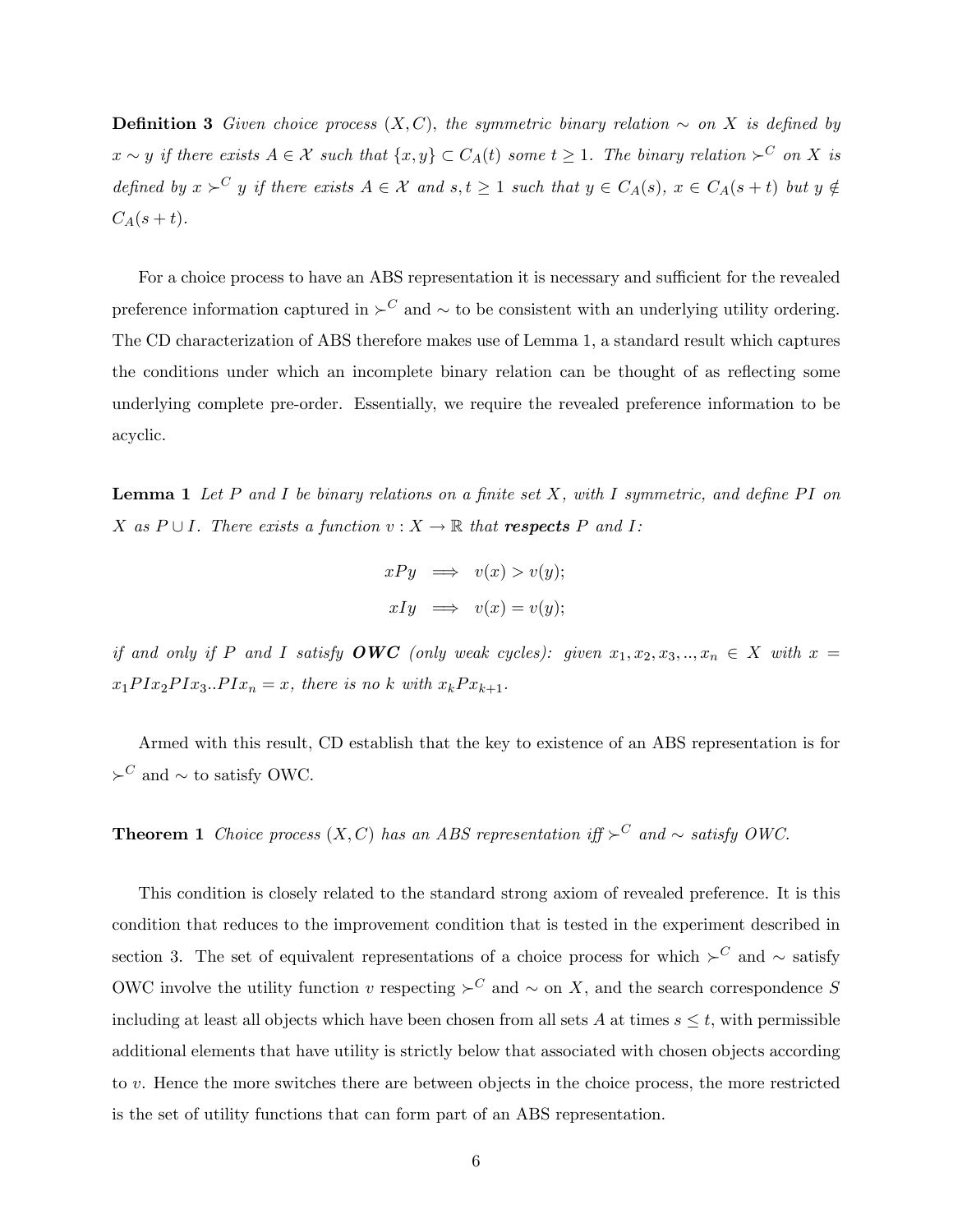Since the ABS model says nothing about the stopping rule for search, CD augment it with a simple "reservation utility" stopping rule in which search continues until an object is found which has utility above some fixed reservation level, whereupon it immediately ceases. The key to the empirical content of this stopping rule is that one can make inferences as to objects that must have been searched even if they are never chosen. Specifically, in any set in which the final choice has below reservation utility, it must be the case that all objects in the set are searched. Hence final choices may contain revealed preference information. The RBS model embodies the concept of satisficing that Simon [1955] introduce in his pioneering model of bounded rationality, in which he suggested that decision makers do not optimize but rather search until they achieve a "satisfactory" (or reservation) level of utility.

Intuitively, an RBS representation is an ABS representation  $(u, S)$  in which a reservation level of utility  $\rho$  exists, and in which the above-reservation set  $X_u^{\rho} = \{x \in X | u(x) \ge \rho\}$  plays an important role in the search process. Specifically, search stops if and only if an above-reservation item is discovered. In order to capture this notion formally, CD define  $C_A^L = \lim_{t \to \infty} C_A(t)$ , as the final choice the DM makes from a set  $A \in \mathcal{X}$  as well as limit search sets  $S_A^L \equiv \lim_{t \to \infty} S_A(t) \in \mathcal{X}$ . Note that, for finite  $X$ , the existence of an ABS representation guarantees that such limits are well defined.

**Definition 4** Choice process  $(X, C)$  has a **reservation-based search (RBS)** representation  $(u, S, \rho)$ if  $(u, S)$  form an ABS representation and  $\rho \in \mathbb{R}$  is such that, given  $A \in \mathcal{X}$ ,

- **R1** If  $A \cap X_u^{\rho} = \emptyset$ , then  $S_A^L = A$ .
- **R2** If  $A \cap X_u^{\rho} \neq \emptyset$ , then:
- (a) there exists  $t \geq 1$  such that  $C_A(t) \cap X_u^{\rho} \neq \emptyset$ ;
- (b)  $C_A(t) \cap X_u^{\rho} \neq \emptyset \Longrightarrow S_A(t) = S_A(t + s)$  all  $s \geq 0$ .

Condition R1 demands that any set containing no objects above reservation utility is fully searched. Condition R2(a) demands that search must at some point uncover an element of the above-reservation set if present in the feasible set. Condition R2(b) states that search stops as soon as reservation utility is achieved.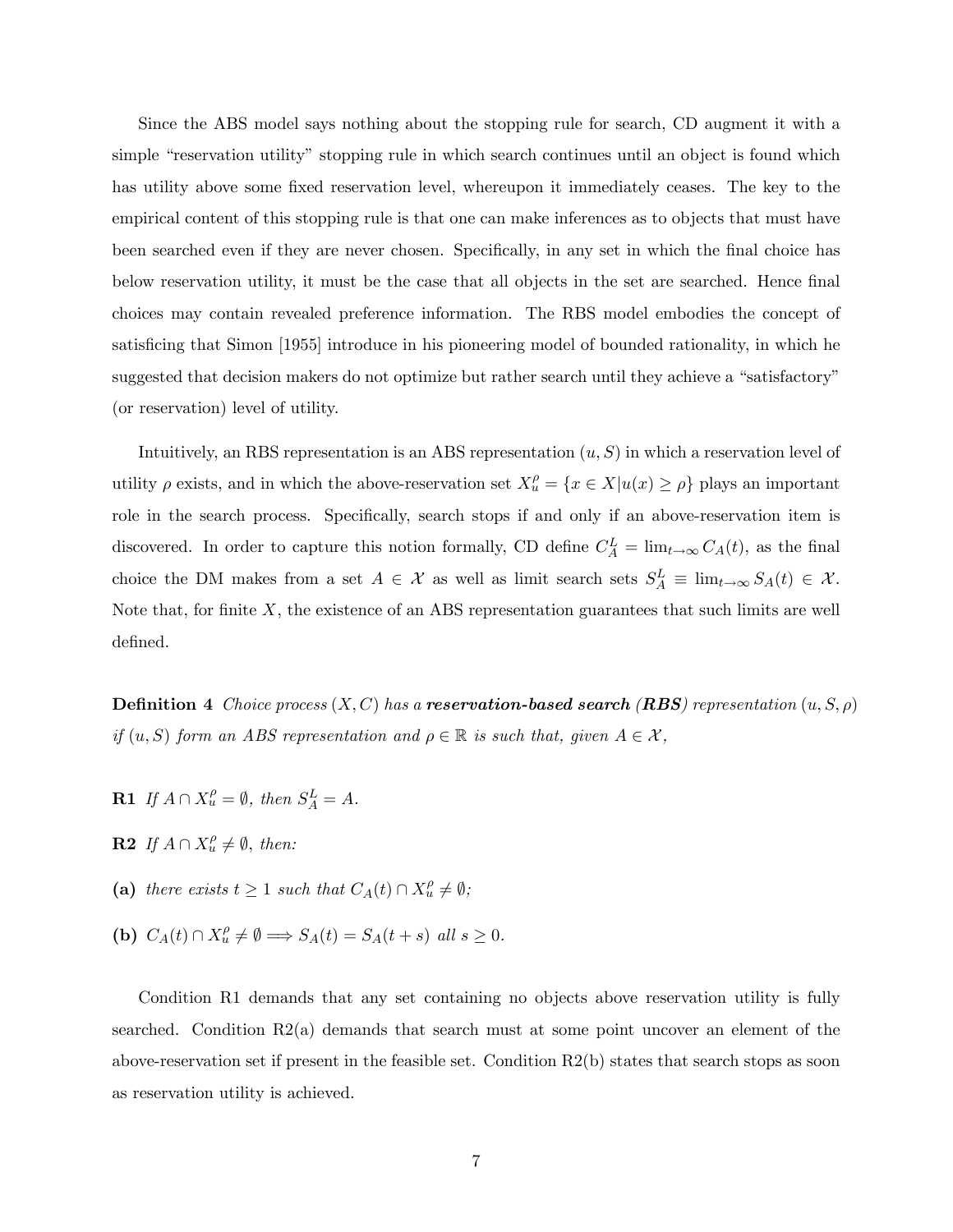As with the ABS model, the key to characterizing the RBS model is to understand the corresponding notion of revealed preference. As RBS is a refinement of ABS, it must be the case that behavior that implies a revealed preference under ABS also does so under RBS. However, the RBS model implies that some revealed preference information may also come from final choice, with sets that contain only below-reservation utility objects being completely searched.

The following cases that satisfy ABS but not RBS illustrate behaviors that must be ruled out:

$$
C^{\alpha}(\{x, y\}) = x; y!, C^{\alpha}(\{x, z\}) = x!, C^{\alpha}(\{y, z\}) = z!
$$
  

$$
C^{\beta}(\{x, y\}) = x; y; C^{\beta}(\{x, y, z\}) = x!
$$

In the first case, the fact that x was replaced by y in  $\{x, y\}$  reveals the latter to be preferred and the former to be below reservation utility. Hence the fact that x was chosen from  $\{x, z\}$  reveals z to have been searched and rejected as worse than x, making its choice from  $\{y, z\}$  contradictory. In the second, the fact that x is followed by y in the choice process from  $\{x, y\}$  reveals y to be preferred to  $x$ , and  $x$  to have utility below the reservation level (otherwise search must stop as soon as x is found). The limit choice of x from  $\{x, y, z\}$  therefore indicates that there must be no objects of above-reservation utility in the set. However, this in turn implies that the set must be fully searched in the limit, which is contradicted by the fact that we know  $y$  is preferred to  $x$  and yet  $x$  is chosen.

In terms of ensuring existence of an RBS representation, the critical question is how to identify all objects that are revealed as having below-reservation levels of utility. As in the above cases, we know that an object must have utility below the reservation level if we see a DM continue to search even after they have found that object. CD call such an object non-terminal. Furthermore, we know that an object must be below reservation utility if, in some choice set, a directly non-terminal element is finally chosen instead of that object. CD define the union of this class of object and the non-terminal objects as indirectly non-terminal.

**Definition 5** Given choice process  $(X, C)$  define the non-terminal set  $X^N \subset X$  and the indirectly non-terminal set  $X^{IN} \subset X$  as follows,

$$
X^N = \{x \in X | \exists A \in \mathcal{X} \text{ s.t. } x \in C_A(t) \text{ and } C_A(t) \neq C_A(t+s) \text{ some } s, t \geq 1 \};
$$
  

$$
X^{IN} = X^N \cup \{x \in X | \exists A \in \mathcal{X}, y \in X^N \text{ with } x, y \in A \text{ and } y \in C_A^L\}.
$$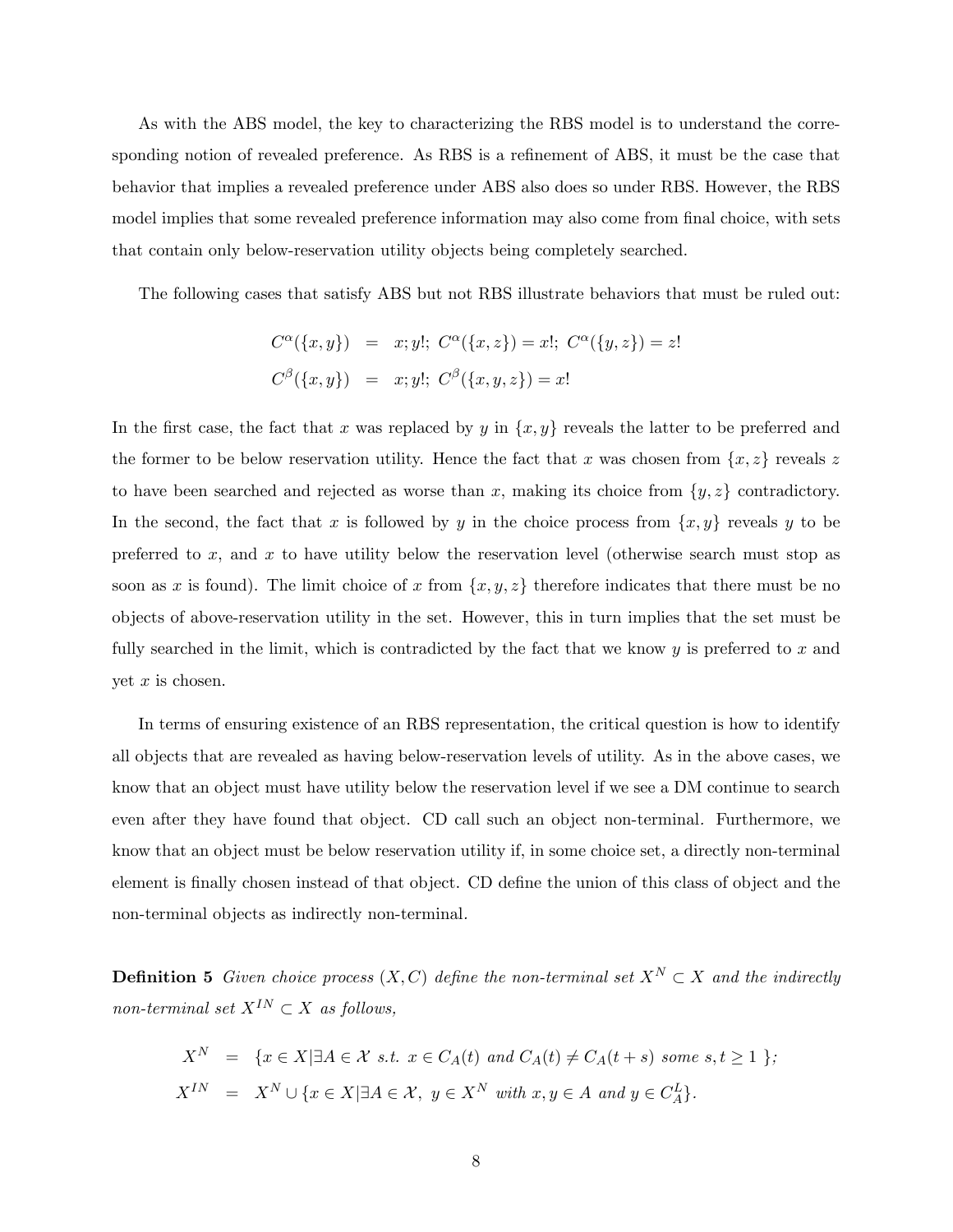Under an RBS representation, final choices in sets with below reservation utility objects contain revealed preference information: when choice is made from two objects  $x, y \in X$  either of which is indirectly non-terminal, then we can conclude that the chosen object is preferred. To see this, suppose that  $y$  is indirectly non-terminal, hence has below reservation utility. In this case if it is chosen over x it must be that x was searched and rejected. Conversely, suppose that x is chosen over y. In this case either x is above reservation, in which case it is strictly preferred to y, or it is below reservation, in which case we know that the entire set has been searched, again revealing  $x$ superior. This motivates the introduction of the binary relation  $\succ^L$  on X which gets united with the information from  $\succ^C$  to produce the new binary relation  $\succ^R$  relevant to the RBS case.

**Definition 6** Given choice process  $(X, C)$ , the binary relation  $\succ^L$  on X is defined by  $x \succ^L y$  if  $\{x \cup y\} \cap X^{IN} \neq \emptyset$ , and there exists  $A \in \mathcal{X}$  with  $x, y \in A$ ,  $x \in C_A^L$ ,  $y \notin C_A^L$ . The binary relation  $\succ^R$  is defined as  $\succ^L \cup \succ^C$ .

The behavioral condition that is equivalent to the RBS model is that the revealed preference information obtained from  $\succ^R$  and  $\sim$  is consistent with an underlying utility function.

# **Theorem 2** Choice process  $(X, C)$  has an RBS representation if  $\succ^R$  and  $\sim$  satisfy OWC.

The ABS and RBS models both treat search order as unobservable, and characterize the extent to which it is recoverable from choice process data. This makes it natural to develop stochastic variants, since there is no reason to believe that search from a given set will always take place in the same order. CD therefore generalize the deterministic model to allow for stochasticity. They do this by allowing each choice set to map onto a probability distribution over sequences of chosen objects. The resulting stochastic models turn out to be direct generalizations of their deterministic counterparts. CD show that the stochastic RBS model can capture anomalous choice behavior, such as status quo bias, stochastic choice, and general framing effects.

# <1>The Experiment

Having developed a theory of information search that could potentially explain choice "mistakes," our next task was to develop an experimental methodology that would allow us to test these models. These experiments are described in CDM.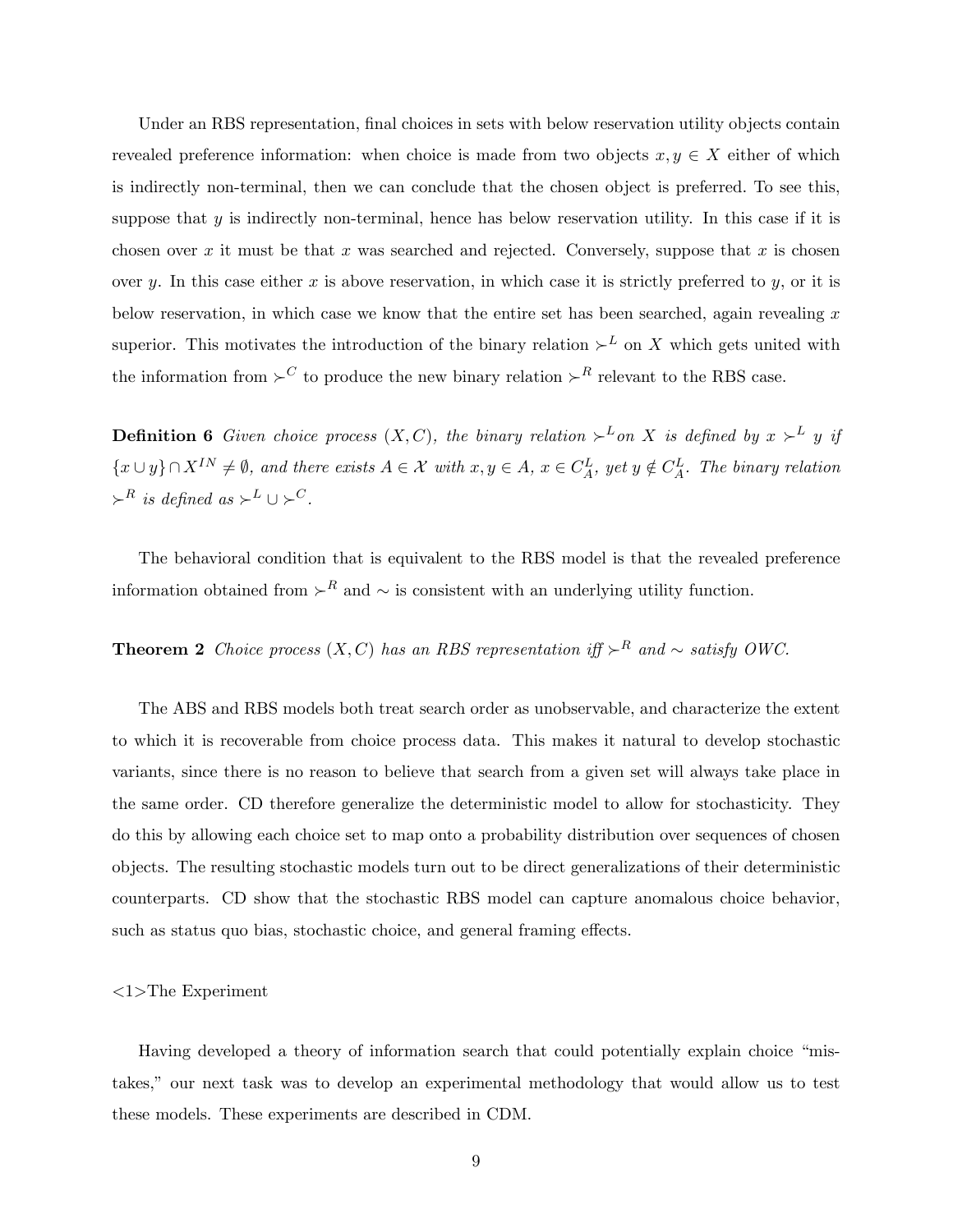The main simplification in the choice process experiment is that CDM make the utility function observable and identical across subjects. To accomplish this, the objects of choice are amounts of money received with certainty. In order to make the choice problem non-trivial, each object is displayed as an arithmetic expression, a sequence of addition and subtraction operations, with the value of the object equal to the value of the sum in dollars. The value of each alternative was drawn from an exponential distribution with  $\lambda = 0.25$ , truncated at \$35 (a graph of the distribution was shown in the experimental instructions).<sup>1</sup> Once the value of each object was determined, the operations used to construct the object were drawn at random.

Each round began with the topmost option on the screen selected, which had a value of \$0, and so was worse than any other option. To elicit choice process data, subjects were allowed to select any alternative in the choice set at any time, changing their selected alternative whenever they wished. The alternative that the subject currently selected would then be displayed at the top of the screen. A subject who finished in less than 120 seconds could press a submit button, which completed the round as if they had kept the same selection for the remaining time. Typically, a subject took part in a single session consisting of 2 practice rounds and 40 regular rounds, and two recorded choices were actualized for payment, which was added to a \$10 show up fee.

The key to the experimental design is the way in which subjects were incentivized. Rather than simply receiving their Önal choice, actualized choice was recorded at a random point in time unknown to the experimental subject. Specifically, subjects were instructed that at the end of the round, a random time would be picked from distribution between 1 and 120 seconds according to a truncated beta distribution with parameters  $\alpha = 2$  and  $\beta = 5$ , and the selected alternative at this time would be recorded as the choice for that round.<sup>2</sup>. At any given time, its is therefore optimal for the subject to have selected the alternative that they currently think is the best, as there is a chance that their current selection would be recorded as their choice. We therefore interpret the sequence of selections as choice process data.<sup>3</sup>

<sup>1</sup>For each of the three choice set sizes we generated 12 sets of values, which were used to generate the choice objects at both the low and the high complexity levels.

<sup>&</sup>lt;sup>2</sup>A graph of this distribution was shown in the experimental instructions. The beta distribution was chosen in order to "front load" the probability of a time being selected in the first minute of the choice round, as most subjects made their choices inside 120 seconds.

<sup>&</sup>lt;sup>3</sup>In support of this interpretation, many subjects indicated in a follow-up survey that they always selected their most preferred option.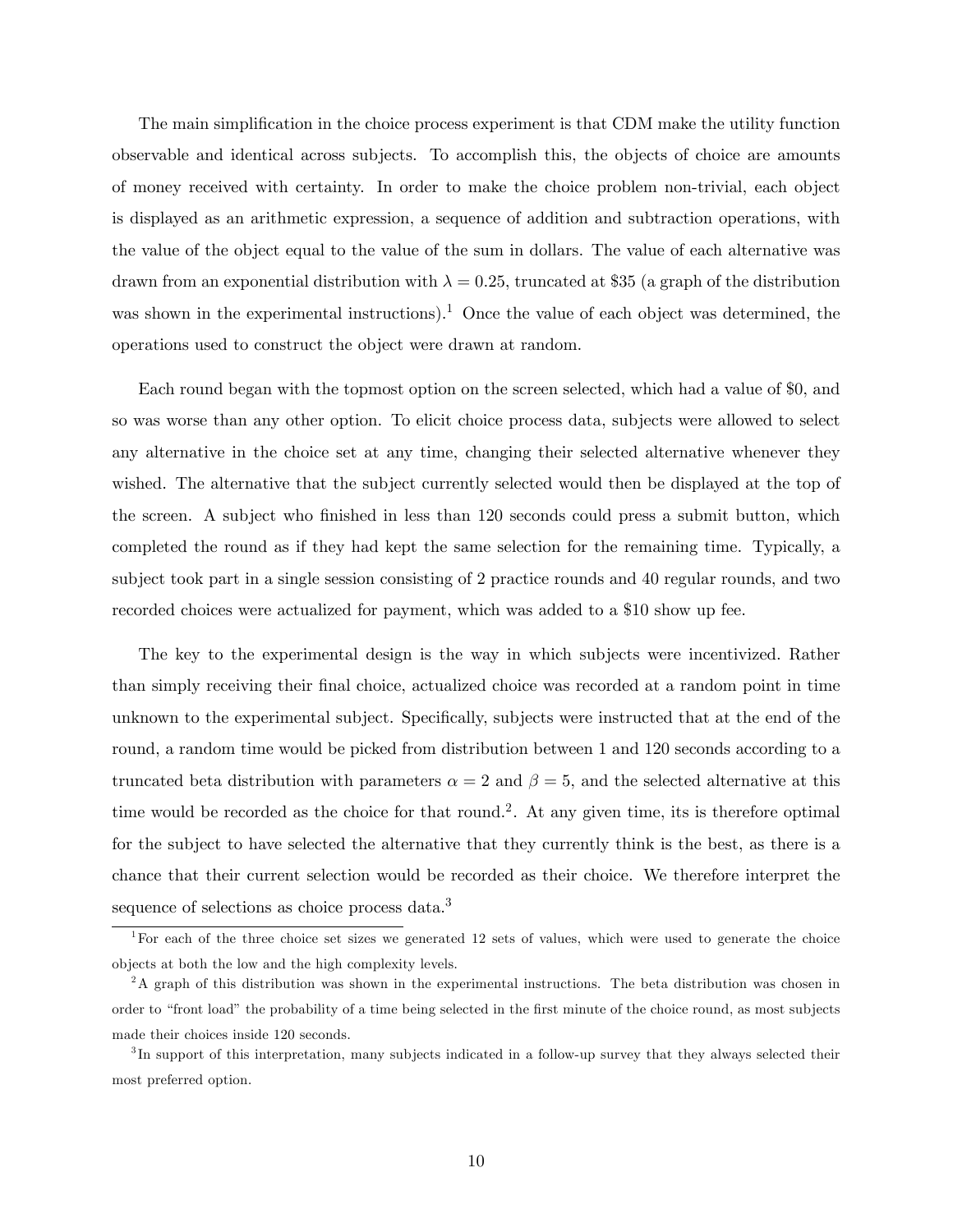There were six treatments, differing in the complexity of choice object (3 or 7 addition and subtraction operations for each object) and the total number of objects (10, 20 or 40 alternatives) in the choice set. Figure 1 (from CDM) shows a 10 option choice set with objects of complexity 3.

The experimental design creates an environment in which subjects' final choices were suboptimal. Averaging across all treatments, subjects fail to finally choose the best option 44% of the time. Failure rates vary from 11.4% for the size 10, low complexity (3 operations) treatment to 80.9% for size 40, high complexity (7 operations) treatment. These failures of optimality were also significant in terms of dollar amounts, with an average gap of more than \$8.00 between the finally chosen and the best option in the largest and most complex choice sets (size 40, complexity 7).

The potential for choice process data to shed light on the above losses derives from the fact that several switches are commonly observed in the pre-decision period. Most individuals do indeed change their selection with consideration time. This is a necessary condition for choice process data to contain more information than standard choice data alone.

#### <2>Sequential Search

The first question that CDM consider is the extent to which switches in the pre-decision period are from lower to higher value alternatives (this corresponds to "alternative-based" search (ABS) in the general characterization above). Using a standard measure of the failure of consistency with revealed preference (Houtman and Maks [1985]) with measures of statistical power based on the alternative of random selection (as in Bronars [1987]), CDM show that, for the population as a whole, ABS does a good job of describing search behavior. They also identify "ABS types" by comparing each subjectís HM Index with the median HM Index of the 1,000 simulations of random data for that subject, which have exactly the same number of observations in each round. have an HM Index lower than the 75th percentile. They focus on the 72 out of 76 subjects with HM indices about the 75th percentile of this distribution.

The prevalence of ABS types suggests that simple search theoretic explanations can help make sense of apparent mistakes. In large choice sets, people still recognize preferred objects and choose them when they come across them. However, their final choices may not be maximal because they do not search through all available alternatives.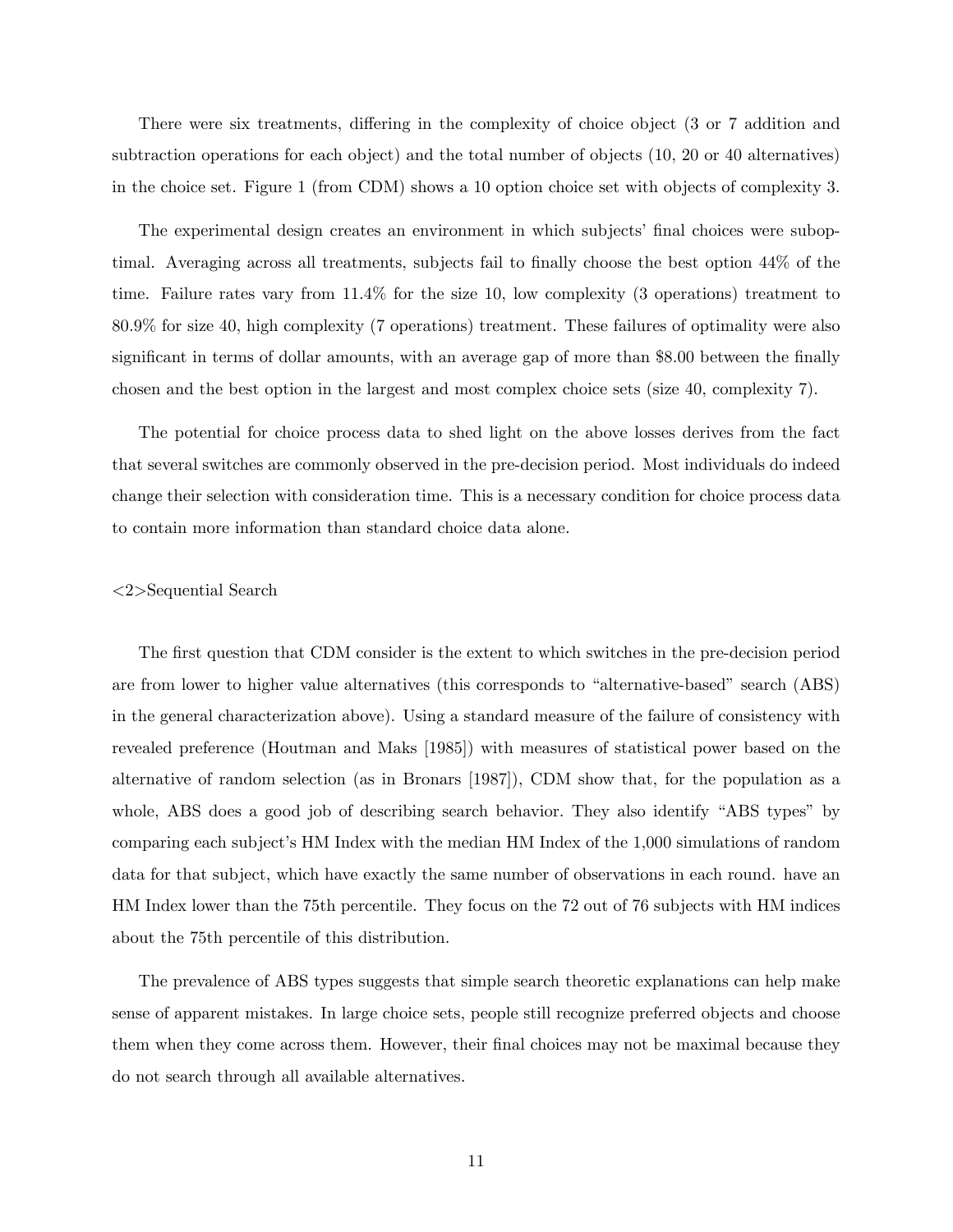$\langle 2 \rangle$ Satisficing

CDM use choice process data to shed new light on satisficing behavior. They show that the RBS model describes the experimental data well at both the aggregate and individual level. At the aggregate level, for each treatment there exists possible reservation values such that, on average, subjects continue to search when currently selecting an alternative which is below this reservation level, but stop searching when holding a value above it. This is true even if the data is broken down by total number of searches. This means that a reservation level can be estimated for each treatment (as we describe below). The resulting estimated reservation values also do a good job of describing individual level data: across all treatments subjects behave in line with these reservation levels (i.e. stop searching when holding a value above this level but continue searching when holding a value below it) in approximately 77% of observations.

CDM use standard methods to estimate the reservation utility for each treatment. Specifically all individuals in a given choice environment are assumed to have the same constant reservation value  $\bar{v}$  and experience variability  $\varepsilon$  in this value each time they decide whether or not to continue search. Further, this stochasticity is assumed to enter additively and to be drawn independently and identically from the standard normal distribution. To estimate the reservation level using choice process data, CDM consider each selection made by a subject as a decision node. Search is defined as continuing if a subject switches to another alternative after the current selection. Conversely, search is stopped at a decision node only if the subject made no further selections, pressed the submit button, and the object they had selected was not the highest value object in the choice set. Reservation levels are estimated by maximizing the likelihood of observed decisions.

Not only do the estimated reservation levels do a good job of explaining individual behavior, they also shed light on why the number of mistakes vary from treatment to treatment. CDM find that reservation levels vary systematically with treatment. Reservation levels *decrease* as the objects of choice get more complicated. This explains why mistakes (measured as the gap in value between the chosen option and the best available option) are larger in more complicated choice sets. Reservation levels increase as the size of the choice set increases. This increase implies that subjects do better in absolute terms in larger choice sets, but the increase is not sufficient to prevent them from making larger mistakes in bigger choice sets.

While the theoretical interest of the satisficing model is clear, it is perhaps surprising that the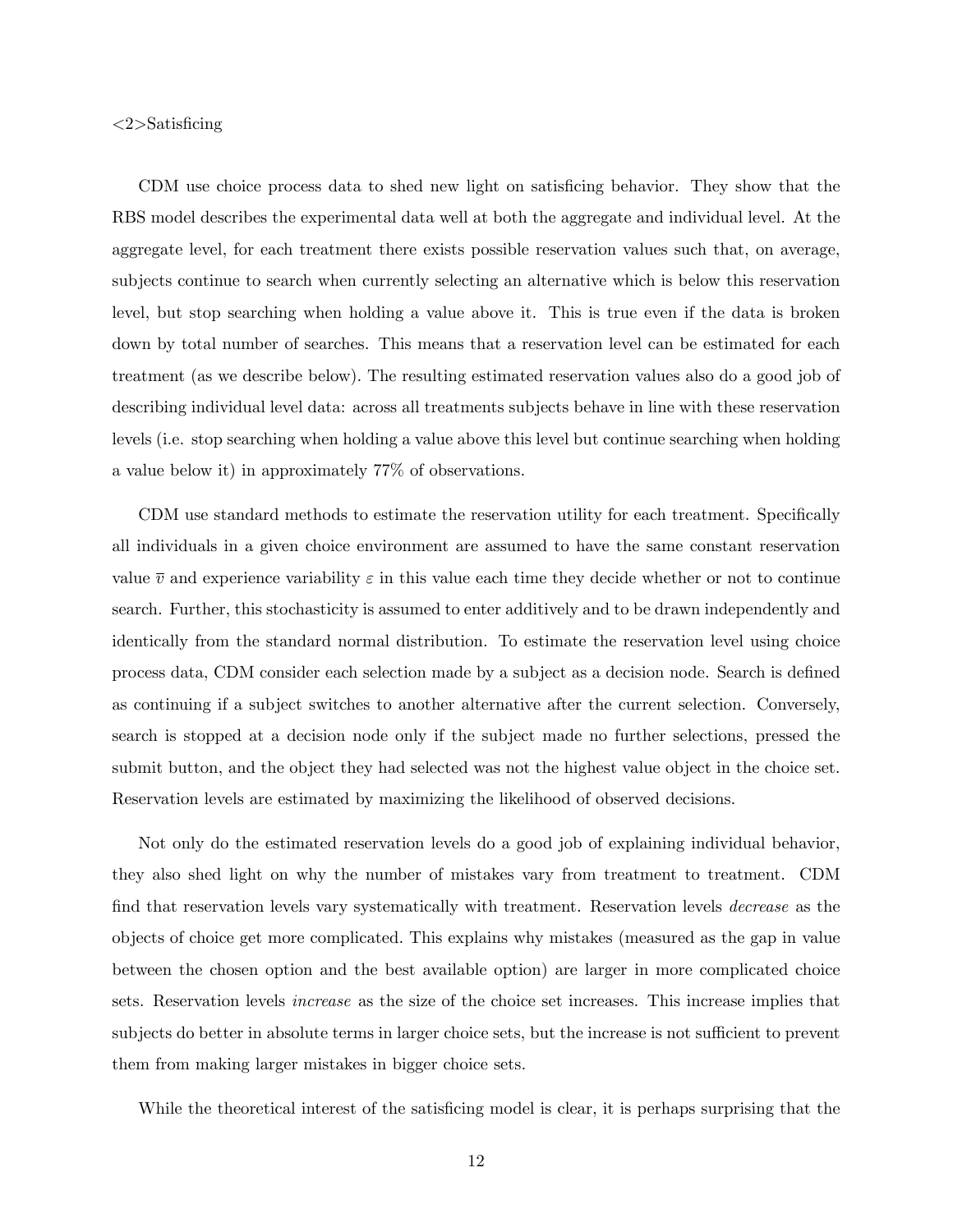experimental results of CDM offer such strong support to this stark model. A partial explanation may lie in the connection between the experimentally identified reservation stopping rules and optimal stopping rules in a model with a fixed psychic cost of search and independently drawn object valuations. CDM show that a fixed reservation strategy is optimal in this model. Yet there are some conflicts between this model and the experimental findings. Specifically, optimal reservation levels are independent of the size of the choice set in the optimizing model, yet increasing in the experiment. Understanding this Önding is a priority in ongoing research.

#### <2>Search Order

Choice process data provide insight into the order in which people search through available objects, and this information can help predict when subjects will do badly in particular choice sets. CDM analyzed two factors that can determine search order: screen position and object complexity. In order to explore both factors, they ran an additional experimental treatment which contained objects of varying complexity. This treatment contained choice sets of size 20, and the objects in each set varied in complexity from between one and nine operations. They ran the new treatment on 21 subjects for a total of 206 observed choice sets.

In the context of these experiments, CDM show that average search behavior has systematic patterns. On average, subjects search the screen from top to bottom: screen position is higher for later searched objects. They show also that subjects tend to search from simple to complex objects. Perhaps more surprising is evidence of individual differences in the search patterns of individual subjects. Some subjects behave in a manner consistent with "Top-Bottom" (TB) search, while others are consistent with "Simple-Complex" (SC) search. The former are subjects whose search order takes them from the top to the bottom of the screen, while the latter are subjects whose search takes them from simple to complex objects.

The experiment reveals that the differences in search order impact final choices. In a round in which the highest valued item is very short and occurs at the end of the list, TB searchers find it less often than do SC searchers. Conversely when the highest valued item is very long and occurs very early in the list, TB searchers find it more often than do SC searchers.

## <1>Choice Alone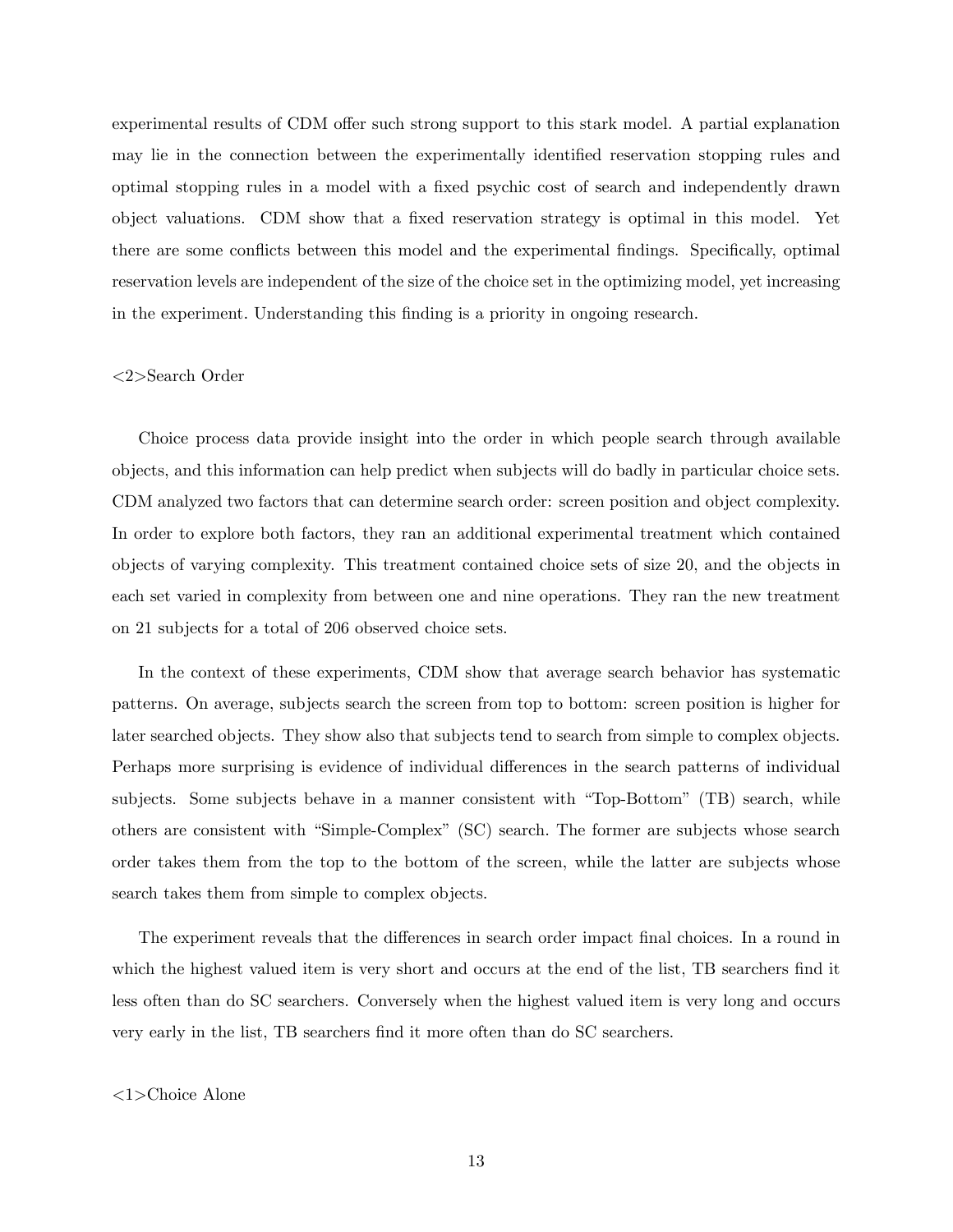Our central claim in this chapter is that our enhanced choice experiment helps us to understand choice behavior in a way that would not be possible using choice alone. In order to support this claim, we need to show two things. First, that our method for eliciting the enhanced choice data does not distort the behavior of our subjects to such an extent that we learn very little about standard choice environments. Second, that the additional data that we collected does in fact add to our understanding of choice

To investigate these two points, CDM ran a "pure choice" version of the experimental design removing the incentives relating to the pre-decision period. The standard choice experiment made use of exactly the same treatments as the choice process experiments: choice sets contained 10, 20 or 40 alternatives, with the complexity of each alternative being either 3 or 7 operations. Moreover, exactly the same choice sets were used in the choice process and standard choice experiments. The subjects in the pure choice experiment took part in a single experimental session consisting of 2 practice rounds and between 27 and 36 regular rounds, drawn from all 6 treatments. At the end of the session, two regular rounds were drawn at random, and the subject received the value of the selected object in each round, in addition to a \$10 show up fee. Each session took about an hour, for which subjects earned an average \$32. In total we observed 22 subjects making 657 choices.<sup>4</sup>

We find similar patterns of final choices in the pure choice and choice process environments. There are somewhat fewer mistakes in the pure choice experiment: averaging across all treatments, subjects fail to select the best option 38% of the time, compared to 44% of the time in the choice process experiment. However, the comparative statics are similar in the two cases: Mistakes increase both with the size of the choice set and the complexity of alternatives, with failure rates varying from 7% for the size 10, low complexity (3 operations) treatment to 65% for size 40, high complexity (7 operations) treatment. These failures of rationality remain signiÖcant in terms of dollar amounts, with average loss of \$7.12 in the size 40, high complexity treatment. The pattern of mistakes was also similar between the pure choice and choice process settings: when CDM compare the distribution of final choices using Fisher's exact test, only 12 of the 60 choice sets have distributions that are significantly different at the  $5\%$  level.

To the extent that there is a difference in the quality of final choices between the choice process

 $4$ One difference was that the pure choice experiments were run without time limits. When comparing with the choice process outcomes, CDM focus only on rounds from the choice process experiment in which the subject pressed the submit button before the allotted 120 seconds, and so did not hit the binding time constraint.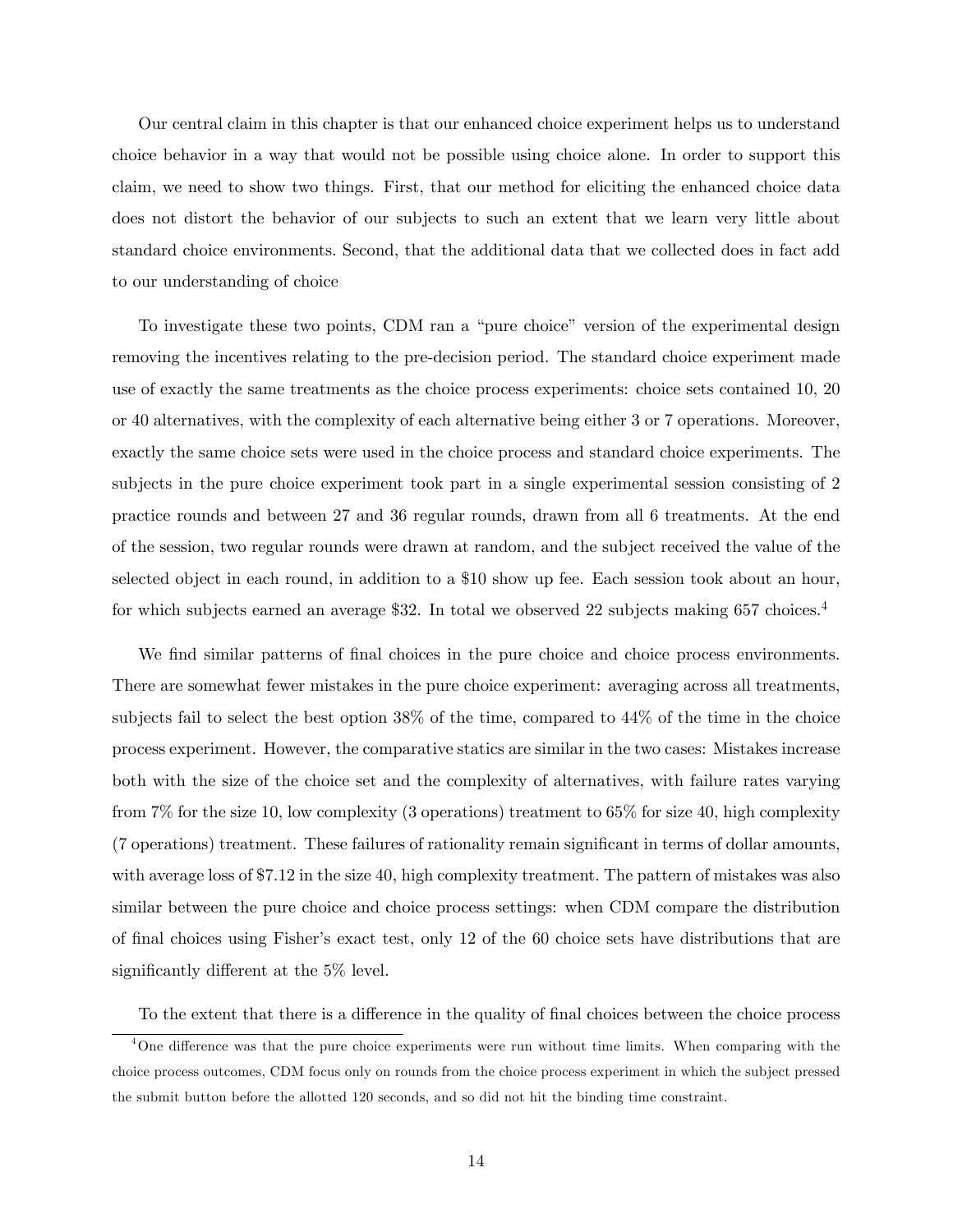and pure choice treatments, it goes in the expected direction. The incentive to continue searching is higher in the standard choice experiment, since it is certain that any identified improvements will be implemented. The corresponding probability is less than one in the choice process experiment, and falls toward zero as the 2 minutes come to an end. In this light, it is noteworthy how limited was the impact of the incentive changes induced by the choice process interface.

There is one other source of evidence on the similarity in decision making with and without the enhanced incentives in the choice process experiment. The experimental design allowed subjects in the pure choice experiment to select options prior to their final choice just as they could in the choice process experiment. The only difference was that in the standard choice experiment, there was no incentive for them to do so. CDM found that subjects still did record switches of their own volition even without incentives, that the resulting selections broadly satisfied ABS and RBS, and that reservation utilities exhibited the same qualitative patterns as in the incentivized experiment. Essentially all of the results above concerning the nature of the search and decision process from the choice process experiments are closely mirrored using data from the pre-decision period in the pure choice experiment despite the absence of incentives.

How much could we have learned about information search and choice had we observed only pure choice, and ignored the pre-decision period? The answer is very little, and much of it wrong. On the positive side, one would learn that choices are made more poorly in the larger and more complex decision sets. On the negative side, one would nave no way of testing various explanations for what is behind these poor decisions. With choice data alone, one could not test the ABS or RBS model, or make reliable inferences about reservation utility levels. If all one observed were final choices then any data set can be explained perfectly by a model in which the reservation level is zero, and whatever is chosen is the first object searched. Thus it is infeasible to estimate reservation levels, and compare how they change with the environment. Thus, the extra information in choice process allows us to understand what it is that drives suboptimal choice and estimate otherwise hidden reservation parameters

A second advantage of choice process data is that it allows us to recover revealed preference information in the case of incomplete search. In environments such as these, where all alternatives are not evaluated, the eventual choice of one object over another does not necessarily convey preference, as the decision maker may be unaware of the unchosen alternative. Standard choice data does not therefore reveal any preference. In contrast when one has access to choice process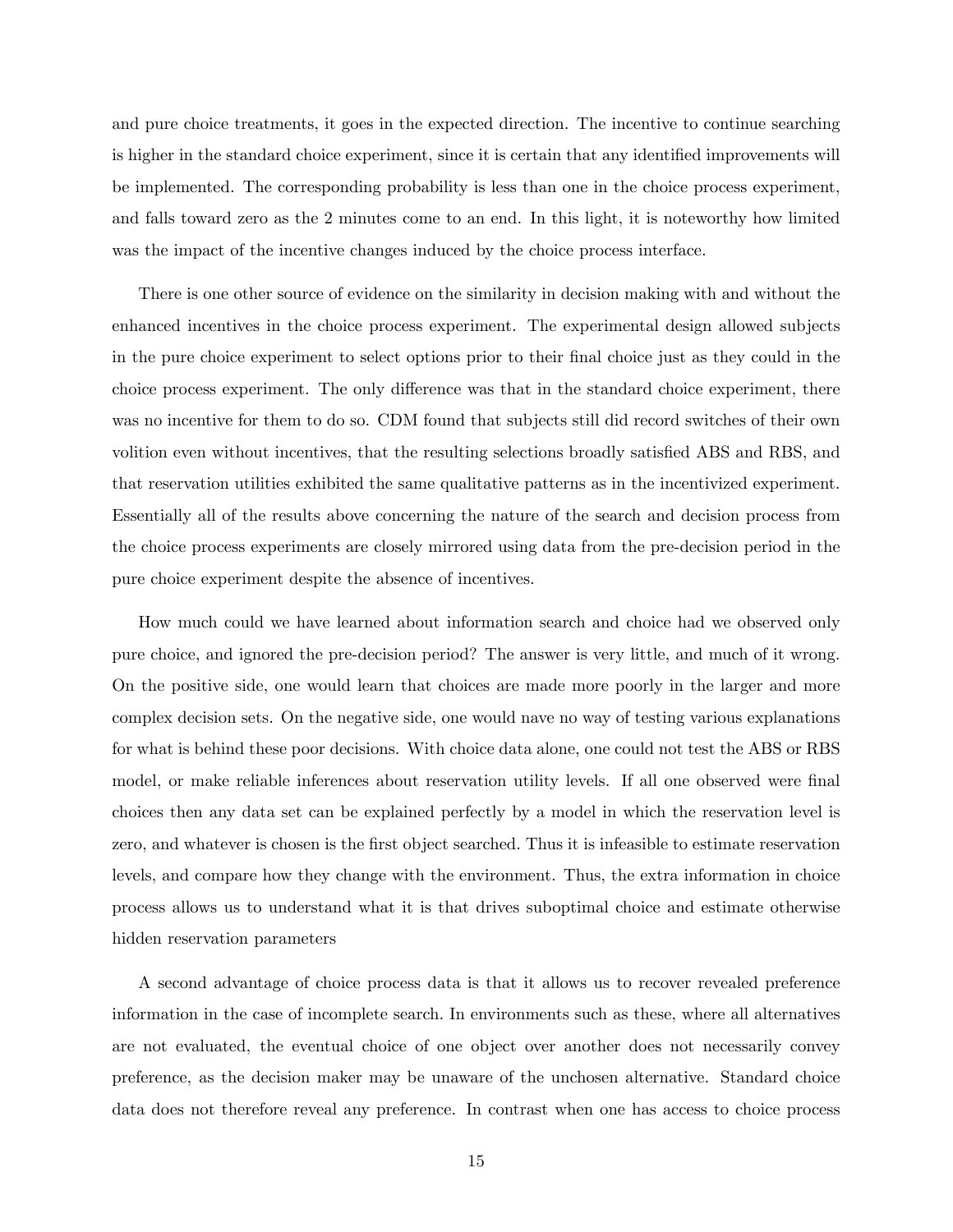data, the switch from one alternative to another *does* convey revealed preference information under the assumption of the ABS model, as the fact that the former alternative was chosen at one time indicates that the decision maker was aware of its existence.

#### <1>Methodology

The research outlined above is part of a methodologically-oriented agenda in the area of "neuroeconomics." This field has recently been the subject of much controversy concerning its definition and its substance. An initial salvo was fired by Camerer, Loewenstein, and Prelec [2005] who argued that neurological data would revolutionize our understanding of choice. Gul and Pesendorfer [2008] Öred back hard with the claim that non-standard data is essentially irrelevant to economics, which is interested only in the act of choice.

Following this harsh exchange, the center of the active debate on neuroeconomics concerns what are appropriate forms of non-standard data to explore to better understand choice, and the extent to which these data need themselves to be modeled. Here there are many flowers that continue to bloom. Camerer [2008] outlines a very wide array of non-standard data that are potentially interesting to those seeking to understand choice. Search in particular has been a major spur to the development of psychological data. Herbert Simon developed "protocol analysis" to augment choice data with highly structured vocalized descriptions of the decision making process (Ericsson and Simon [1984]); time to decide has been the focus of much research (e.g. Armel, Beaumol, and Rangel [2006] and Wilcox [1993]), as have the order of information search as revealed by Mouselab (e.g. Payne, Bettman and Johnson [1993], Ho, Camerer, and Weigelt [1998], and Gabaix et al. [2006]); eye movements (e.g. Wang, Spezio and Camerer [2006] and Reutskaja et al. [2008]); and neuroscientific observations.

The program of neuroeconomic research in which we are engaged, and to which the work outlined herein contributes, involves a particularly tight relationship between non-standard data and economic theory. We see the tension between tightly constrained decision theory and massive volumes of new psychological data as potentially damaging to the social nature of the research enterprise (see Caplin [2008] for an in depth exposition). The concern is that such open-ended constructs as decision making frames, mental accounts, and rules of thumb are flexible enough to account for any pattern of observations, and subjective enough to defy common definition.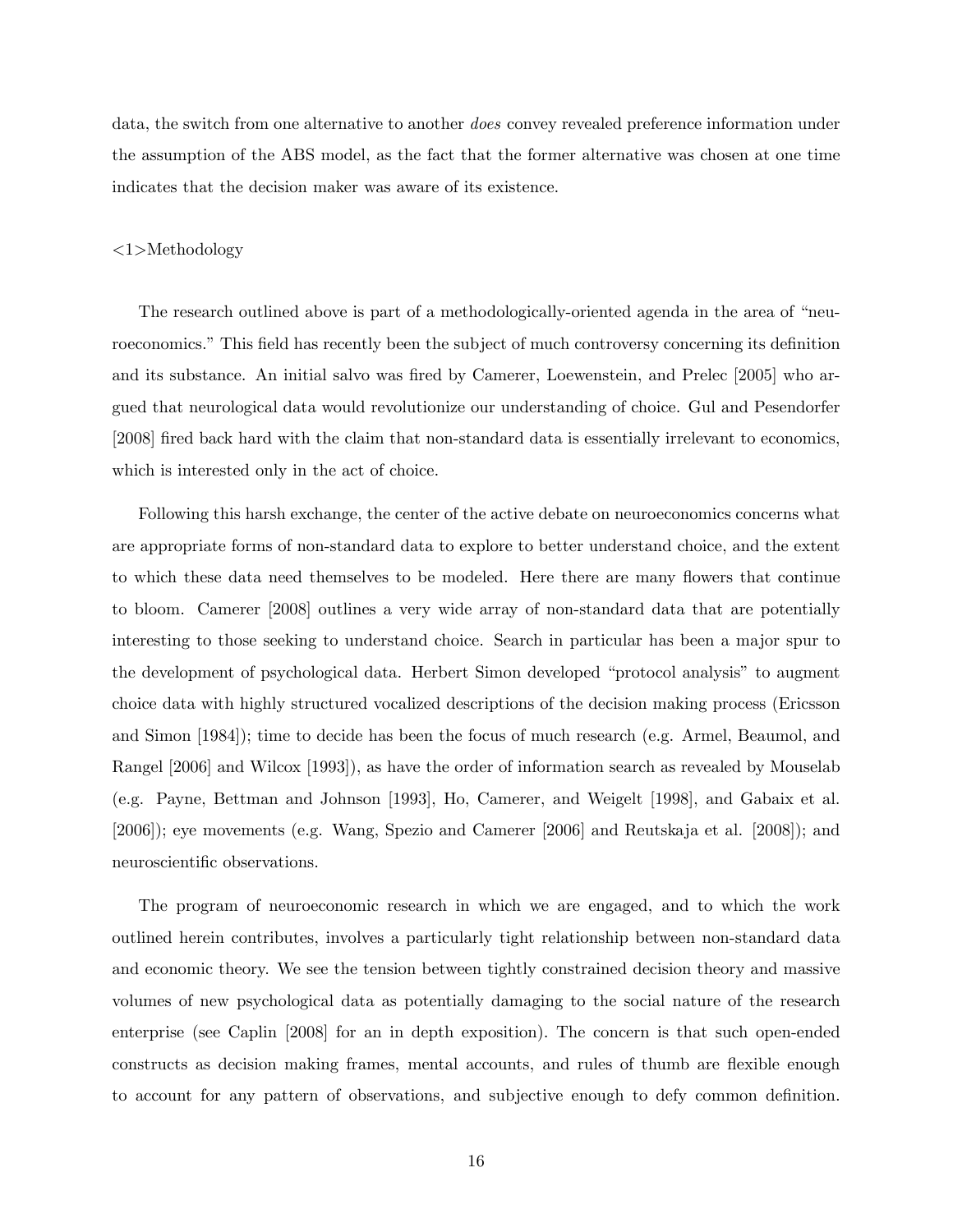We believe that the key to avoiding this potential communication breakdown is to internalize the profound strength of the data theoretic ("axiomatic") approach introduced into economics by Samuelson [1938].

It is ironic that the axiomatic approach is traditionally seen as connected to a standard concept of choice among available alternatives. There is no necessary connection of this nature. Indeed it is our view that axiomatic methods are made ever more essential by data proliferation. Application of the axiomatic method ensures that new data earn their keep by opening up new observable phenomenon. In principle, axiomatic methods represent an ideal method for unifying psychologically sophisticated decision theory with experimental economics. It is also methodologically incoherent to argue that axiomatic methods apply best to a particular designated data set, comprising "standard" choices. We see no valid distinction between choice and non-choice data. To take an extreme case, the pulse can be modeled as chosen just as much as can the standard choice of apples over oranges. While it may be that the former is more tightly constrained by physical laws, even this is debatable. After all, the goal of choice theory is to treat choice itself as mechanically as possible.

The first work in which we jointly characterize properties of standard choice data and nonstandard data relates to the neurotransmitter dopamine. In that context, Caplin and Dean [2009b] identified the precise characteristics of the standard theory in which dopamine provides a reward prediction error signal, while Caplin, Dean, Glimcher, and Rutledge [2010] provided the corresponding experimental tests, which were broadly positive. The current work is the second example, but is in many ways more fundamental to the methodology. It takes full advantage of the researcherís freedom to specify non-standard data that is experimentally observable, and for which a ready made theory exists that is very close to standard choice theory. An extremely well developed theory suggests that search is sequential and investigates optimal search, which is often of the reservation variety. Moreover, the very first breakdown of revealed preference relates to incomplete search, a point that was noted early on by Block and Marshak [1960] in their pioneering model of stochastic choice.

Our investigation of choice process data reflects the joining of natural streams: study of nonstandard data and axiomatic methods of choice theory. Interestingly, Campbell [1978] had previously developed a theory of this data tape with respect to an early model of the decision making procedure. In fact it is in many respects a natural data tape for a theorist, and ABS and RBS are natural first formulations of boundedly rational decision models.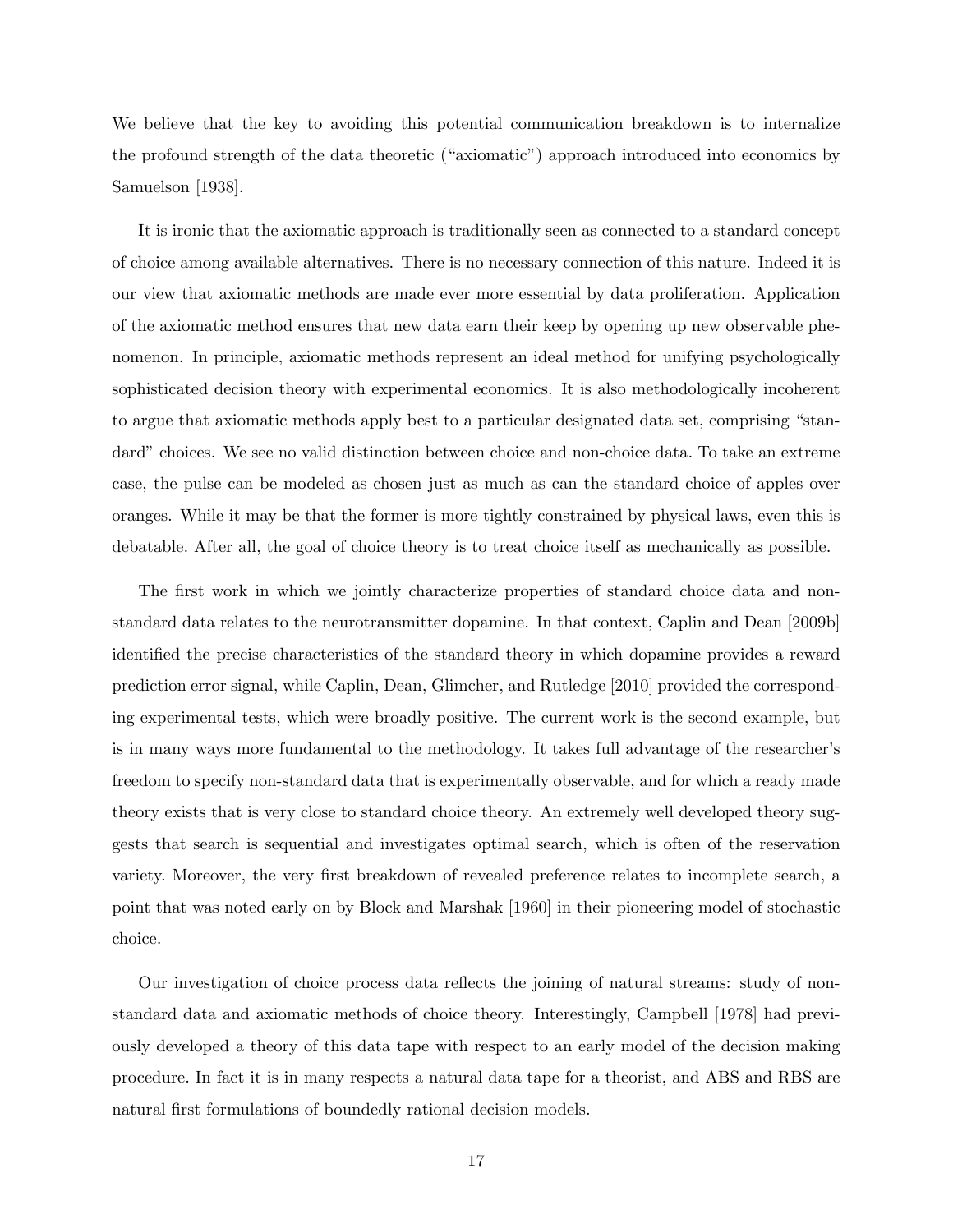#### <1>Concluding Remarks

There are several obvious next steps in the research agenda related to the choice process. One such step is to join choice process data with additional observations on the search process, including mouse movements, time between switches, eye movements, and neurological measurements. We expect eye movements to be of particular value in helping us understand the nature of search. While less well studied than standard choice behavior, opening up to these enriched observations may be very important in analyzing possible alternative modes of search, such as "characteristic basedî procedures in which objects are compared on a facet-by-facet basis.

With regard to applications, we are particularly interested in variants of the choice process model and experiment that give insight into financial decision making over the Internet. It is intuitively clear that most of us are incapable of making fully informed financial decisions, and that the mode of presentation can substantively impact both what we understand and what we choose. The choice process interface represents only a starting point in terms of the observational enrichments required to further our understanding of these effects.

It is in some ways surprising that economists have focused so little prior attention on how well understood are the various options in any given decision making context. While research has now begun on the many settings in which subjective "consideration sets" may be strictly smaller than the objectively available set of choices, nothing of equal power has replaced the principle of revealed preference.<sup>5</sup> It is the organizing power that this principle introduces that led to our experimental investigation of artificially enhanced choice data.

We see our agenda as illustrating one of the advantages of economic experiments over field experiments. Our experiments really require a controlled environment in which the process of choice is subject to "un-natural" manipulation and to observation. It would be hard if not impossible either to manipulate or to adequately observe the act of choice in a field experiment designed to be naturalistic.

### <1>Bibliography

 $5Rubinstein$  and Salant [2006] study choices made from sets presented in "list" order, effectively making the order of search observable. Masatlioglu and Nakajima [2009] characterize choices that result from iterative search of ìconsideration setsî related to each alternative. They focus on how Önal choice is related to an initial (externally observable) reference point.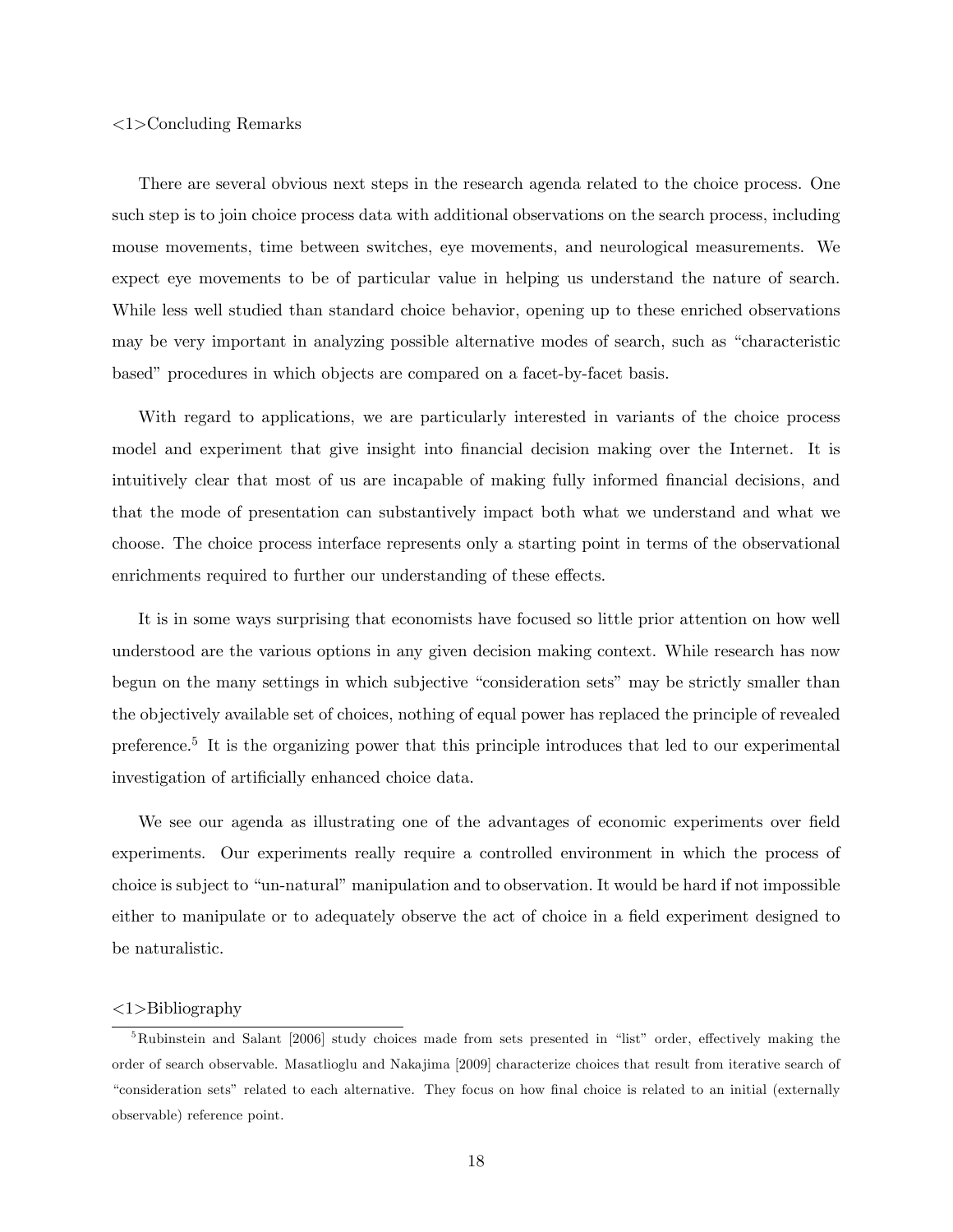Armel, K. Carrie, Aurelie Beaumol, and Antonio Rangel. 2007. The Computation of Decision Values in Simple Economic Choice. Working Paper, Caltech.

Block, H. D., and J. Marschak. 1960. Random Orderings and Stochastic Theories of Response. Contributions to Probability and Statistics. Essays in honor of Harold Hotelling. Ed. I. Olkin Stanford University Press, Stanford, CA.

Bronars, Stephen. 1987. The Power of Nonparametric Tests of Preference Maximization. Econometrica, 55(3): 693-698.

Camerer, Colin, George Loewenstein, and Drazen Prelec. 2005. Neuroeconomics: How Neuroscience Can Inform Economics. Journal of Economic Literature, Vol. 43, 9–64.

Campbell, Donald. 1978. Realization of Choice Functions." *Econometrica* 46: 171-180.

Caplin, Andrew. 2008. Economic Theory and Psychological Data: Bridging the Divide. In The Foundations of Positive and Normative Economics: A Handbook, eds. A. Caplin and A. Schotter. Oxford University Press.

Caplin, Andrew, and Mark Dean. 2008. Dopamine, Reward Prediction Error, and Economics." Quarterly Journal of Economics.  $123(2)$ : 663-701

Caplin, Andrew, and Mark Dean. 2009. Search, Choice and Revealed Preference.î New York University, mimeo.

Caplin, Andrew, Mark Dean, Paul Glimcher, and Rob Rutledge. 2009. Choice Anomalies, Search, and Revealed Preference. Quarterly Journal of Economics, forthcoming.

Caplin, Andrew, Mark Dean, and Daniel Martin. 2009. "Search and Satisificing." New York University, mimeo.

Ericsson, K. & H. Simon. 1984. Protocol Analysis. Cambridge, MA, MIT Press.

Gabaix, Xavier, David Laibson, Guillermo Moloche, and Stephen Weinberg. 2006. Costly Information Acquisition: Experimental Analysis of a Boundedly Rational Model. American Economic Review, 96(4): 1043-1068.

Gul, Faruk, and Wolfgang Pesendorfer. 2008. The Case for Mindless Economics. In The Foundations of Positive and Normative Economics, ed. Andrew Schotter and Andrew Caplin.